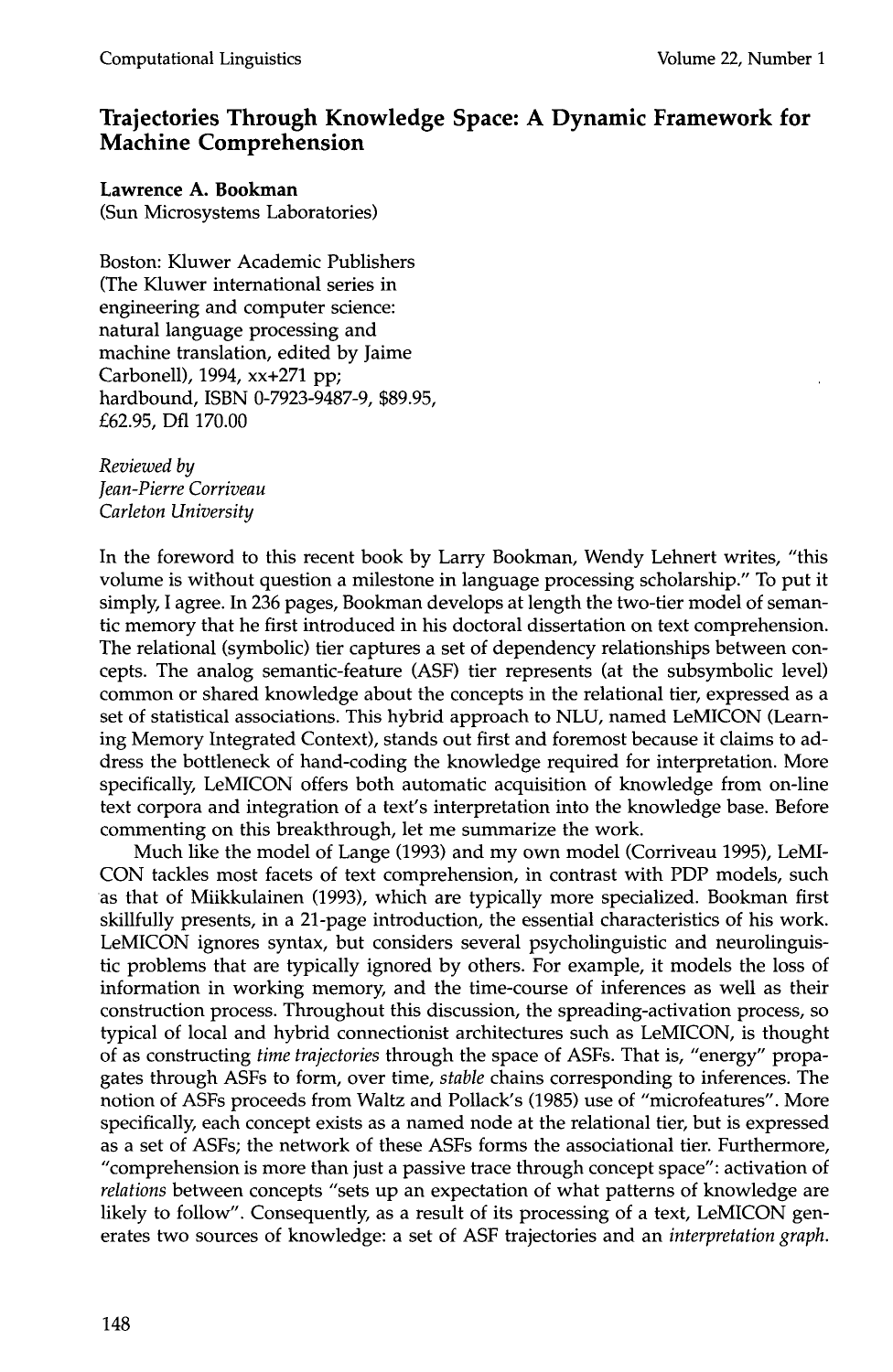The set of ASF trajectories produced is a representation of the fine-grained knowledge that LeMICON has accumulated in working memory as a result of its processing of an input text. Conversely, the interpretation graph captures a "coarse-grained view [of understanding as] a set of explicit graded semantic relationships that can be used to reason about the meaning of a text." Clearly, this dual nature of an interpretation stems directly from the hybrid nature of the model. The introduction concludes with a short account of the historical evolution of LeMICON and a useful plan for the rest of the book.

The second chapter provides, in 26 pages, a brief overview of connectionist and probabilistic research in NLU. Psycholinguistic considerations, organized around the work of Jurafsky (1992), are quite laconic. Conversely, the discussion of how connectionist and probabilistic models combine and analyze information is not only original in its presentation, but also thorough and yet highly readable. Not surprisingly, the conclusion reached by Bookman is that "there is much to be gained in combining the approaches of connectionist and computational linguistics models of language."

Chapters 3 to 8 then detail, in 140 pages, the nature and workings of LeMICON. First, the memory architecture is studied. On the one hand, the relational tier reduces to a semantic network. On the other, ASFs are essentially microfeatures (augmented to include background knowledge) and act as the prespecified conceptual primitives of the system. But Bookman stresses that ASFs differ from both semantic features (of symbolic models) and the microfeatures of PDP models. More specifically, ASFs are based on and organized according to the conceptual categories and classifications used by the Roget thesaurus, with some additional ASFs added to account for the specific domain at hand (namely, stock market 'stories'). However, the total number of categories in a thesaurus is extremely large. Thus, in LeMICON, a subset of 454 of the categories from Roget are used to represent ASFs. Consequently, each concept is associated with a background frame consisting of a vector of 454 ASFs! Working memory consists of three short-term buffers: an input, a reactive, and a case-role buffer. The case-role buffer stems from the fact that the actual input consists of a *pre-parsed*  input in which each concept and its filled case slots are replaced by their respective ASF encodings, that is, by vectors of dimension 454!

As previously mentioned, a fundamental characteristic of the model is that as new trajectories are triggered by the input, LeMICON attempts to integrate this new information with antecedent knowledge. To achieve this, the model subscribes to Haberlandt and Graesser's (1990) delayed-integration hypothesis: "strongly activated patterns will remain active for a longer time and should therefore have a greater chance of being successfully integrated." Bookman does an excellent job of explaining how this process is carried out in LeMICON. It is regrettable, however, that he fails to consider the work of Gernsbacher (1990) on this topic.

In chapter 4, the comprehension algorithm is further detailed. In particular, section 4.3 provides a step-by-step description of the *modus operandi* of LeMICON: Each clause activates concepts in semantic memory. Case-role patterns are propagated, and then competing assemblies are inhibited. Finally, relational *novelty* is computed and working memory is updated to integrate relevant new information. This comprehension algorithm relies on notions such as *ASF closeness* and *relational closeness.* However, these measures are not hardwired, but rather mathematically defined with respect to concepts and ASFs! The representation of the input is also discussed further. For example the sentence:

The stock market declined 50 points yesterday.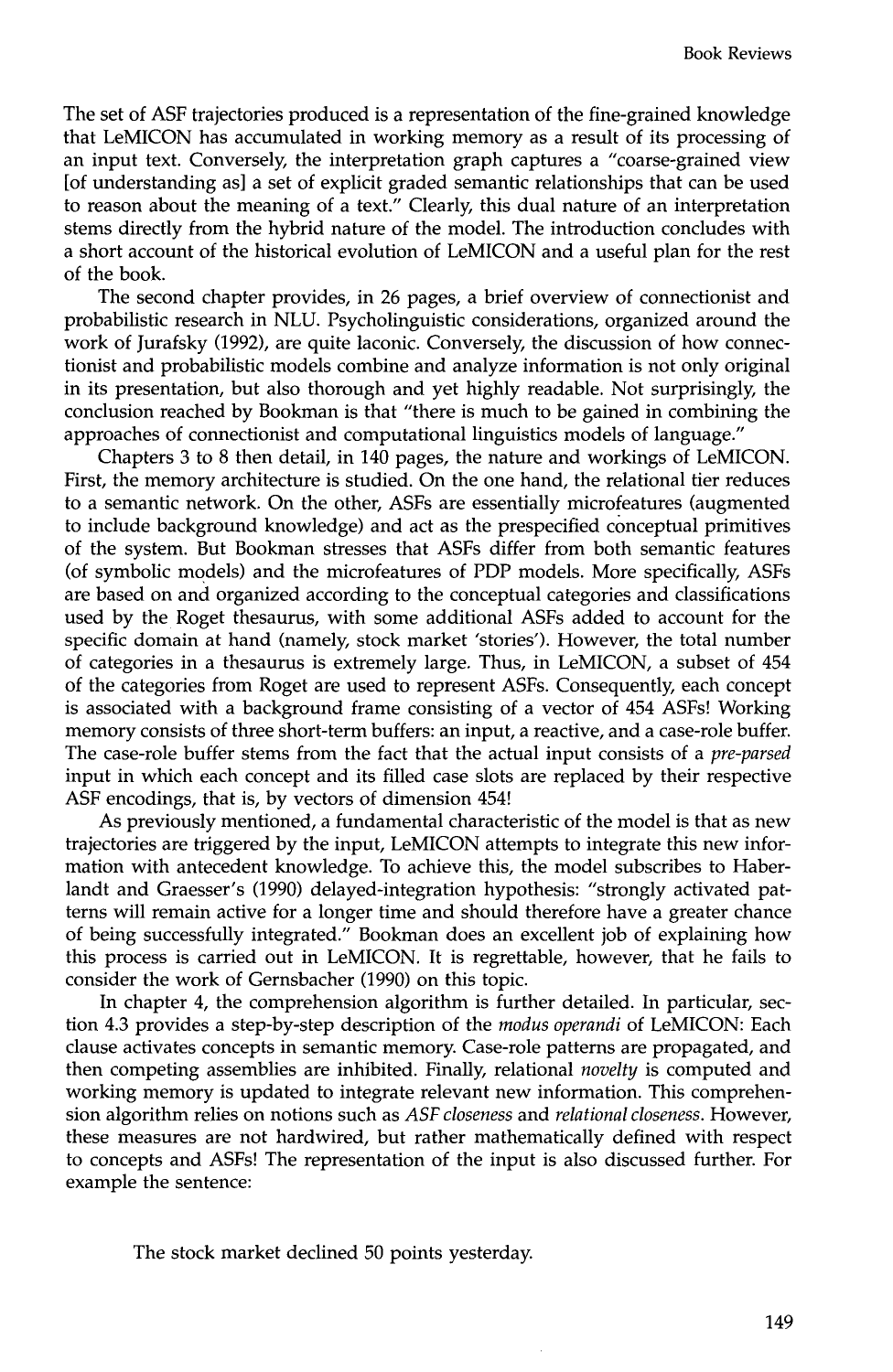#### is "translated" into:

### *Clause 1: (decline (OBJ stock market) (VALUE 50 points) (TIME yesterday))*

which, in turn, is encoded using a vertical concept assembly relating a high-level concept to its relevant case-roles. LeMICON uses 16 case relations selected from previous research on this topic. Bookman must be commended for the completeness and readability of this thorough description, which includes computational details, treatment of bindings, and links of LeMICON to psychology and neurophysiology. The chapter concludes with an interesting comparison to several other text understanding systems.

In chapter 5, Bookman elaborates on the ability of LeMICON to both skim and perform in-depth understanding. The presentation of some simple stories processed by the system along with their corresponding summaries may remind the reader of Dyer's (1983) seminal book. But quickly, Bookman moves from this qualitative analysis to more specific issues, such as quantifying the volume of inferences, analyzing timedependent interactions, characterizing working memory closeness, and so on. Most interestingly, LeMICON manages to build clusters of trajectories for similar stories *without* requiring the plethora of knowledge structures found in Dyer's book.

Chapter 6 proceeds with a discussion of the uses of the interpretation graph for reasoning about the interpretation of a text. In particular, this graph can serve to identify the basic events (called the *conceptual roots)* of an interpretation and their importance. These roots are essential to the summarization task.

Chapter 7 is first devoted to the acquisition of knowledge from on-line corpora. LeMICON uses the *Wall Street Journal* database. The notion of *mutual information* is applied to pairs of concepts to determine their statistical relationship. The key point to understand here is that ultimately the whole approach rests on detecting co-occurrences of concepts in the corpus. The rest of the chapter addresses how memory is updated as it processes the input and constructs the interpretation. In chapter 8, Bookman takes a close look at the kind of knowledge that is learned and introduces the notion of knowledge *effectiveness* to compare different text understanding systems with respect to the use and complexity of the information they process.

To conclude, Bookman recapitulates in chapter 9 the important contributions of his work, and they are numerous. Then, in chapter 10, future directions are proposed: dealing with more than 100 concepts, learning deeper semantic relationships, handling contradictory input, and so on. Finally, the book includes several appendices detailing the ASFs used, the complexity of the different algorithms, the nature of the pre-parsed input and some additional results.

LeMICON is not perfect. Bookman explains that LeMICON ignores syntax and metaphoric text, as well as complex inferences (such as social ones). And it uses a limited form of temporal reasoning. Most importantly, LeMICON must preprocess the background knowledge for each new text, "a severe limitation for any real-time practical text system" by Bookman's own admission. In my opinion, there are three problems with such a preprocessing strategy. First, any non-automated translation process is unavoidably subjective and typically eliminates important facets of comprehension (such as structural ambiguity). Indeed, it is not even clear whether or not LeMICON does address genuine lexical and referential ambiguities. Second, both the structure of the input format and the specific primitives used in the actual input (i.e., the ASF encodings) must be known *a priori.* In other words, the processing strategy relies on a fixed prespecified representational scheme that makes specific epistemological commitments. This is most noticeable in reading that the 454 ASFs were partly chosen with respect to a particular domain, the stock market. Third, it appears that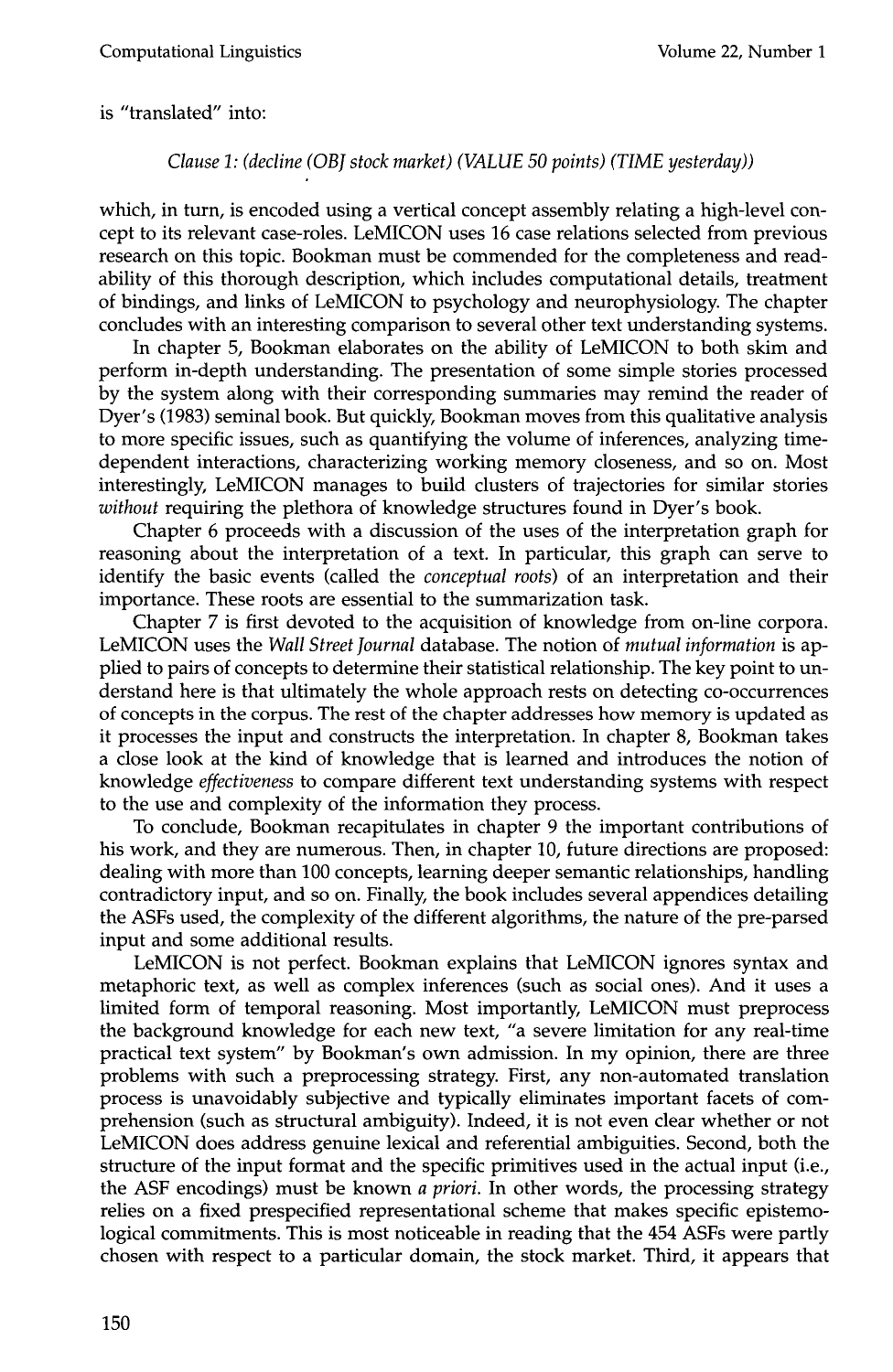the model has poor space complexity, because each concept of the input text requires a large vector of features.

And now for the crucial claim: that LeMICON learns the knowledge base that it uses for comprehension. In my opinion, this is only partly true. First, one could object to the use of co-occurrence for genuine learning (see Corriveau (1995, chapter 2) for details). But more fundamentally, one must understand that, in LeMICON, the knowledge base is not constructed entirely from corpus. In fact, each concept of the relational tier consists of a *prespecified* schema defined by the possible case relations known to the system: LeMICON uses "approximately 100 concepts [that] were chosen based on how representative they were for the given stock market domain". Only the relationships between these subjectively chosen concepts are learned, not the concepts themselves. And all ASFs are hardwired a priori in LeMICON: no ASF can be learned. Thus, a "new" concept for LeMICON is merely a concept with a known ASF encoding, but not yet included in the relational tier. There is apparently no learning on the ASF tier, the most important of the two tiers of the model. For example, *hospital* is always related to emergency, admission, care, and discharge. Viewing a hospital in a different way (e.g., as a workplace for nurses and doctors) cannot be learned, regardless of the number of texts processed by LeMICON. It follows that LeMICON constructs the interpretation of a text from a set of *fixed* meanings. From this standpoint, the system is still missing the key ability to modify what it has learned statistically from a corpus in light of the texts it processes. More specifically, beyond the integration of parts of an interpretation into the knowledge base, the meaning of words must be diachronic, that is, evolve over time. And the meaning of a word in a sentence—that is, its set of features relevant in that particular context-must be constructed from its interactions with surrounding words, not merely recognized. We still lack a computational theory for such models. We are still far away from Rastier's  $(1991, p. 114)$  truly contextual view of meaning where every "semantic occurrence is a hapax." But Bookman must receive immense credit for addressing how the knowledge base is initially constructed in text comprehension systems, a fundamental requirement for scalability.

#### **References**

- Corriveau, Jean-Pierre. (1995). Time-constrained Memory: A Reader-based Approach to Text Comprehension. Mahwah, NJ: Lawrence Erlbaum Associates.
- Gernsbacher. Morton Ann. (1990). Comprehension as Structure Building. Hillsdale, NJ: Lawrence Erlbaum Associates.
- Haberlandt, Karl F. and Graesser, Arthur C. (1990). "Integration and Buffering of New Information." In: Inferences and Text Comprehension, edited by Arthur C. Graesser and Gordon Bower. NY: Academic Press.
- Jurafksy, Daniel. (1992). An On-line Computational Model of Human Sentence Processing. Ph.D. thesis, Computer Science Divisions, University of California at Berkeley.

Lange, Trent E. (1993). Massively-parallel Inferencing for Natural Language Understanding and Memory Retrieval in Structured Spreading-activation Networks. Proceedings, 11th National Conference on Artificial Intelligence  $(AAAI-93)$ , Washington, DC, 144-149.

- Miikkulainen, Risto. (1993). Subsymbolic Natural Language Processing: An Integrated Model of Scripts, Lexicon and Memory. Cambridge, MA: The MIT Press.
- Rastier, François. (1991). Sémantique et recherches cognitives. Paris: Presses Universitaires de France.
- Waltz, David L. and Pollack, Jordan B. (1985). "Massively Parallel Parsing: A Strongly Interactive Model of Natural Language Interpretation." Cognitive Science, 9: 51-74.

Jean-Pierre Corriveau's research interests include massively parallel natural language understanding systems and models of human memory for text comprehension. He received a Ph.D. in